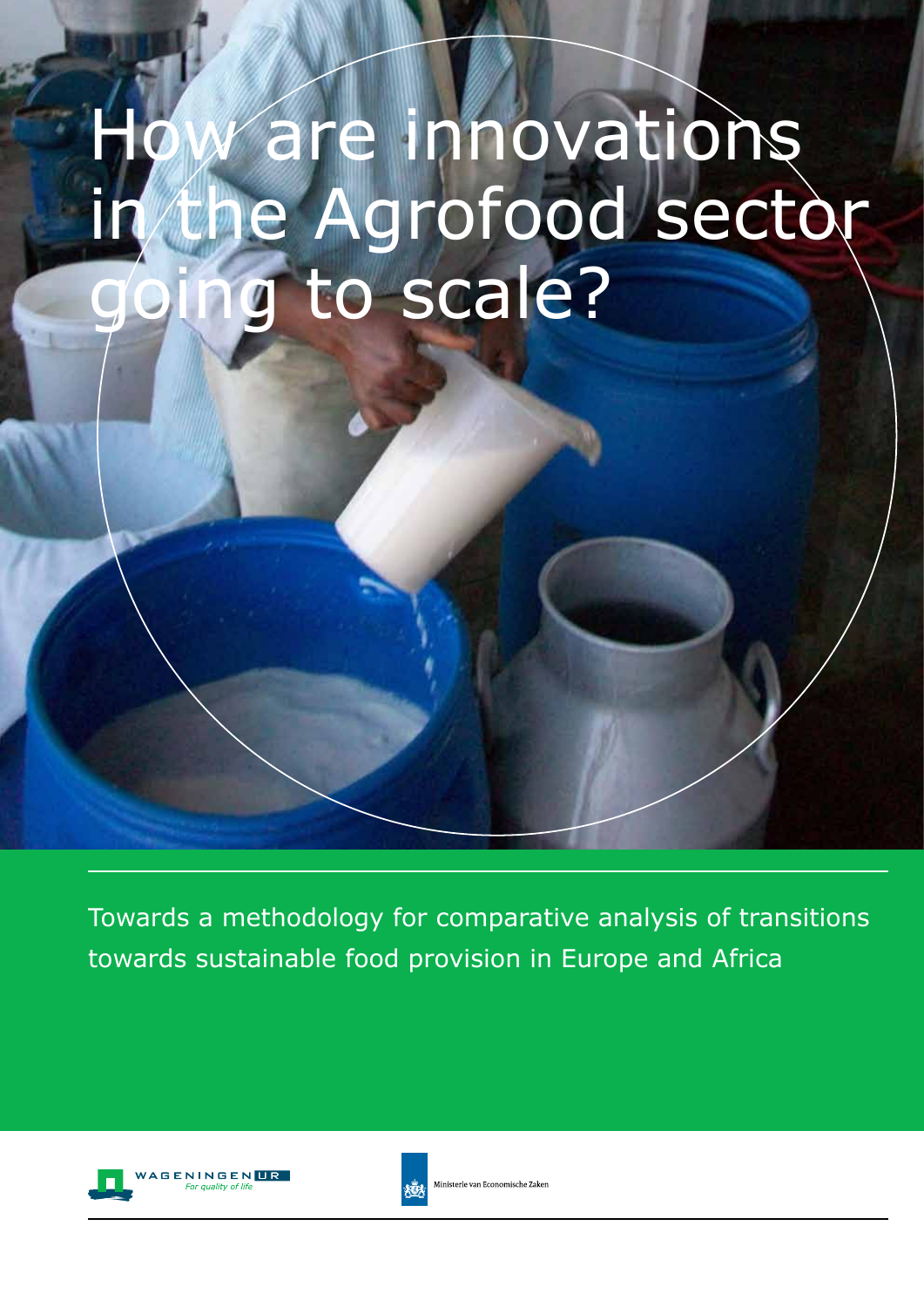Agrofood is one of the nine economic sectors in the Netherlands selected by the Dutch government as a key sector for development and innovation. The Agrofood sector in the Netherlands aspires to be a strong sector excelling in innovation and productivity. The sector aims to strengthen its international position by investing even more in knowledge and innovation. Furthermore, it is committed to engaging in joint actions, measures and innovations that contribute to generating food security worldwide. Innovation is a leading theme in this investment policy. The two year strategic research project 'Innovation systems and scaling in practice' introduced in this project brief and implemented by Wageningen UR broadens the perspective on innovation by zooming in on how novel practices spread or multiply: how innovations scale?

In working on innovations, the Agrofood and other sectors face the challenge of bringing new practices and techniques to scale. Many parties, including policy makers, business partners and researchers, often mistakenly believe that either scaling is an automatic outcome of an innovation process or that the scaling process can be easily engineered or managed. This research is motivated by the observation that whether an innovation is adopted on a wide scale largely depends on complicated interactions between the nature of the innovation itself and the context wherein it lands. This implies that scaling of an innovation can take place in one context and not in the other. A 'one size fits all' approach to steering processes of scaling is often insufficient. It is necessary to assess when, where and why some innovations lapse into inactivity while others

go to scale and even indicate system change. This project brief outlines the approach to innovation and scaling and introduces the case studies of innovation that ground the methodological and conceptual discussion in concrete realities in Europe and Africa.

#### What do we mean by innovation?

Innovation is the process of making changes to something established by introducing something new (The New Oxford Dictionary of English, 1998, p.p. 942). A new 'thing' is generally defined as an invention or novelty. Innovation differs from an invention in that innovation refers to the use of a novel idea or method, whereas invention refers more directly to the creation of the idea or method itself, irrespective of whether it is being used and with what effect. An important question for government, business and research is how the reach/ impact of innovations extends beyond initial investments and pilots in novelty development.

The case-based approach used in this project studies novel practices in different fields. The more technical practices include endeavours to achieve sustainable soil management in West Africa, integrated pest management in Europe and reliable product quality in East Africa. These new technical practices are linked to new modalities in service delivery, organisational forms linking farmers to buyers and processors, as well as consultation processes involving multiple stakeholders. This gives the innovation a socio-technical nature. Recognising the socio-technical nature of innovation also informs the discussion on scaling, as this becomes not only a matter of optimising the technical measures. Scaling an innovation is intertwined with human behaviour and institutional arrangements.

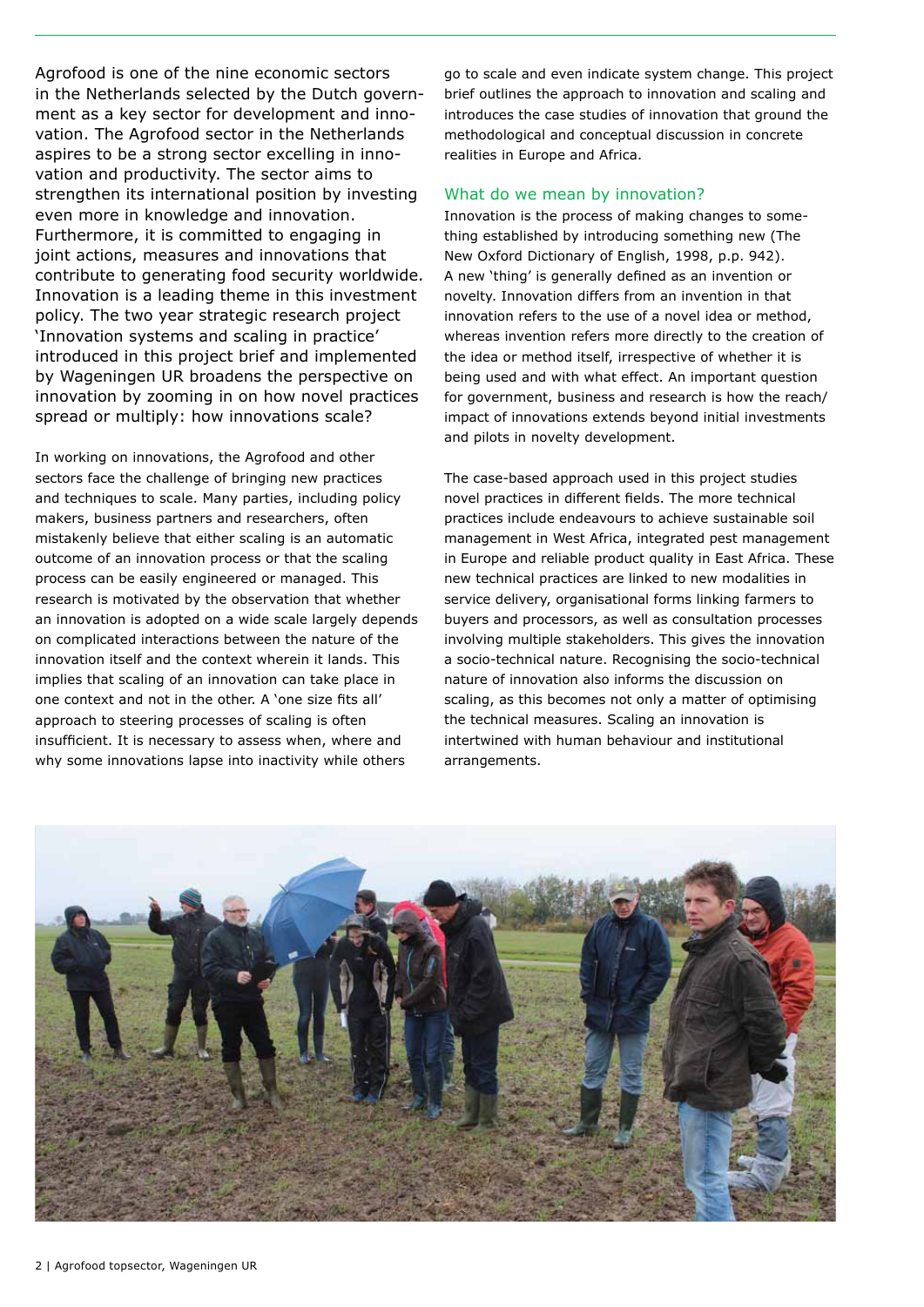### What do we mean by scaling?

The concept of scaling (often called 'scaling up') is used in different ways by different authors and organisations and is applied in relation to different types of processes. It may relate to intensifying and catalysing existing efforts, multiplying what is considered to be good practice or aligning technical opportunities with policy, governance or organisational processes. In any situation where the term is used, it is therefore important to understand what type of process it is applied to. Alternative terms used for related processes include 'intensification', 'dissemination', 'mainstreaming' and 'institutionalisation'.

Two types of scaling processes are distinguished in the project: vertical or scaling up and horizontal or scaling out. Scaling up refers to the capacity of an innovation to accommodate changes in larger volumes of products or numbers of people without changing the processes and structures underlying the innovation process or changes

to the innovation itself. This focus helps to detect what the limits to scaling are and how these limits relate to the nature of the innovation. Scaling out is the replication of interventions or practices, or doing the same thing with a similar scale in a different context. The way in which scaling occurs becomes relevant when an intervention reaches its 'natural' limits, for example the number of farmers that can join a field school.

Neither type of scaling is mutually exclusive and they are often linked in practice. The case studies carried out in the project on innovation and scaling will document how specific innovations were able to include larger numbers of people, to spread over larger areas or to multiply in different circumstances. The case studies focus on understanding 'how scaling happens', i.e. to detect scaling mechanisms, in order to create more insight in how to strategically guide processes of scaling.



The scalability of new practices, rules and interaction patterns does not solely depend on the design of an intervention or a facilitated transition process *per se*. Whether such an intervention or transition process is able to include large numbers of people, to cover an extensive area, or to accomodate growing transaction volumes is an outcome of the interaction with the context wherein it touches down. The figure above makes scalability dependent on the nature of this interaction: is the fit between intervention and context conductive to scaling?

## *Scalability as outcome of an interplay between innovation and context*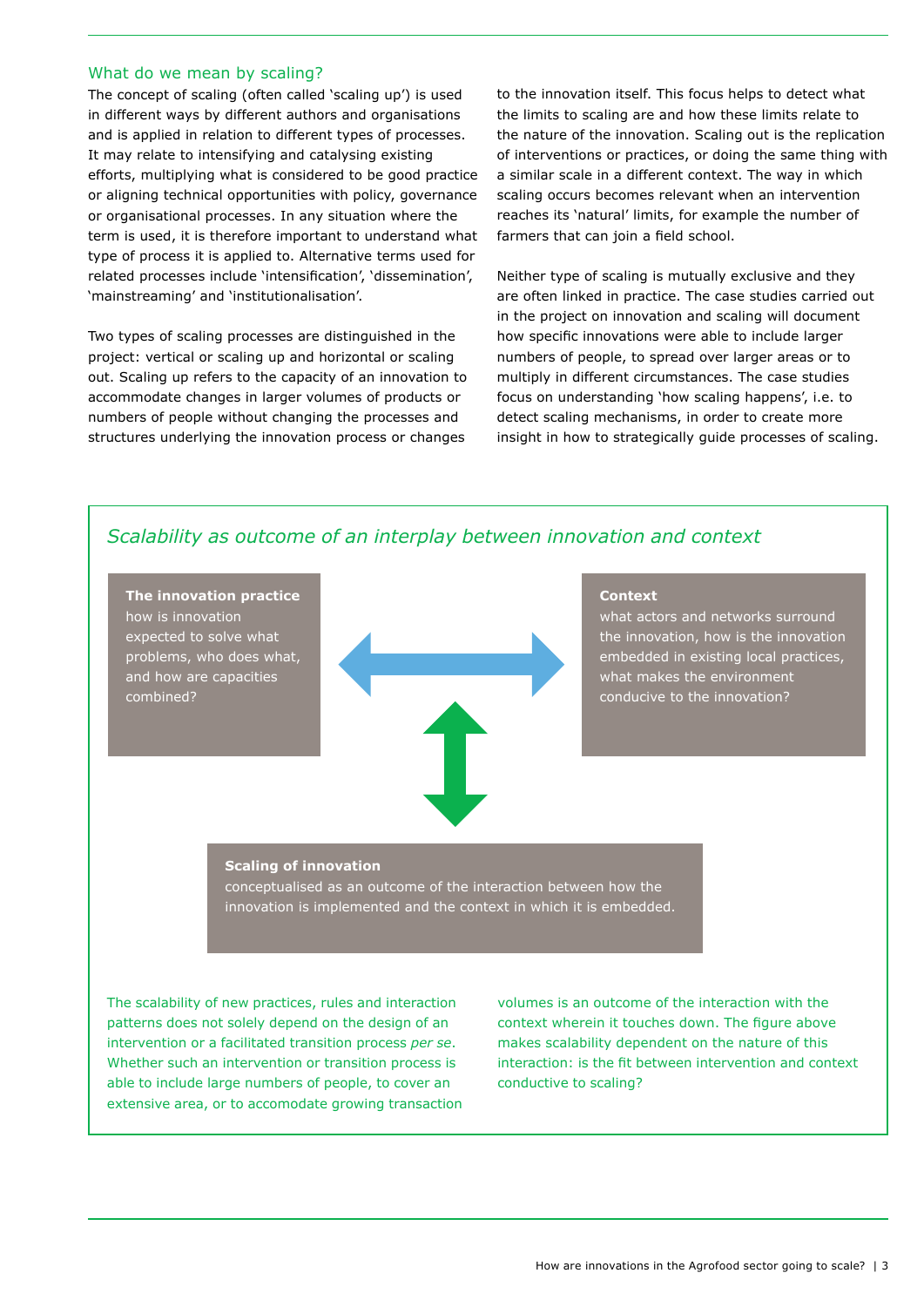## Scaling as an emergent outcome – a methodological challenge

The strategic research project aims to achieve methodological and theoretical progress by developing a grounded approach that takes into account that scaling of innovation involves multiple stakeholders and depends on how a socio-technical innovation interacts with local conditions. Since the project does not regard scaling as a natural result of innovation or technical change, it aims to enhance capability to monitor whether scaling emerges and how it evolves. Building on case studies and crosscase analysis, the project intends to develop a 'dashboard' that can provide such strategic guidance.

The basic assumption underlying the project on innovation and scaling is that scaling largely depends on how an innovation becomes embedded in the local context (see figure). Understanding the conditions that affect the scalability of an innovation would then in principle provide clues as to what conditions would need to be met in order for the innovation to (be able to) go to scale. Better understanding of these relationships in turn provides ideas as to whether or not engineering would be feasible and if so, what kind of strategies would fit the purpose.

Not every innovation can easily be scaled and the nature of innovations should be understood well in terms of what would be involved in going to scale.

This methodological approach is anchored in the work of realistic evaluation, which looks for the processes triggered by a programme or innovation, but recognises that the outcomes can only be explained by including context in the assessment. The interaction between the properties of the innovation and context, visualised in the figure, is where explanation for scaling can be traced, but this can also be the core focus of strategic guidance of an innovation process. This invites practitioners and policy makers to look beyond the technical and organisational boundaries of the new practice and to recognise how scaling and leveraging thereof depends on how interdependencies and embedding are managed. The value of the project's approach to the scalability of innovations will be put to test in case study research and reflective action monitoring involving stakeholders in concrete innovation processes in Kenya, Ethiopia (dairy business hubs and service delivery), Benin (soil fertility management and collective marketing) and Denmark (integrated pest management and regulation).

## *The project innovation systems and scaling (up) in practice*

(KB-16-002.05-006 & KB-11-004-011) is a two-year project funded by the Netherlands Ministry of Economic Affairs. This is a collaborative effort between two strategic research programmes, Transition and Innovation & Global Food Security, run by Wageningen UR and involves researchers from the Agricultural

Economics Research Institute (LEI), Applied Plant Research (PPO) and Centre of Development Innovation (CDI). From a strategic and managerial perspective, the project aims to develop a strategic framework for policy makers and private business to assess whether and how scaling (up) can be steered.

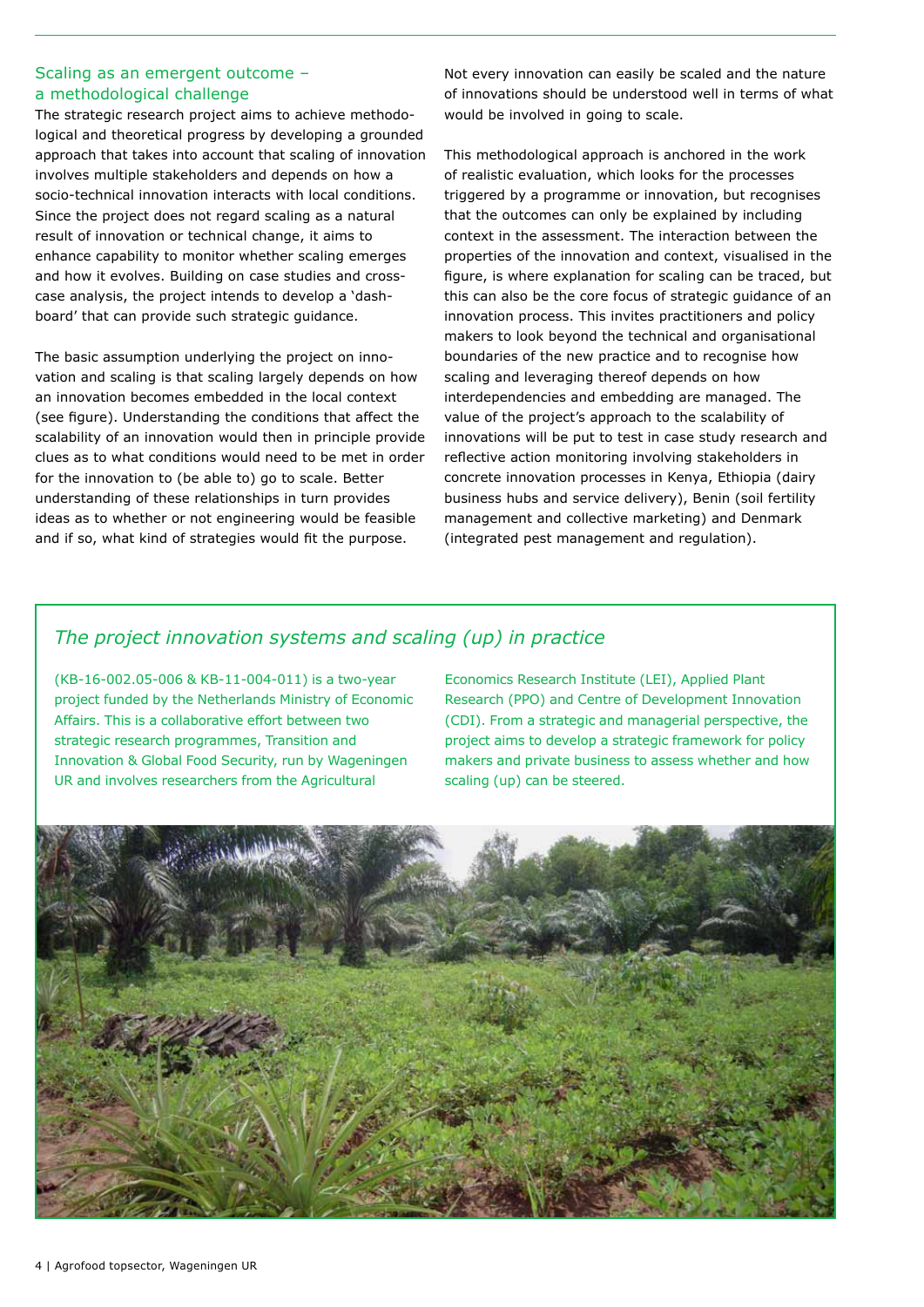

# Case study 1 Dairy business hubs in Kenya and Ethiopia

A dairy business hub (DBH) is a service point where dairy-related services and inputs are offered to farmers, in order to increase the volume and quality of milk supplied to dairy processors, and hence to improve the income security of the farmers. The central component is usually a collection centre with a milk cooling tank in which milk from smallholders is bulked and chilled before transportation to a processing plant. Additional services such as farm advice, input stores, veterinary services are clustered around this milk collection centre. The concept has been applied in countries like India, Bangladesh, Indonesia and Kenya.

Key contextual issues in the scaling process have been the growing demand for milk and dairy products in Kenya and a private sector that is willing to invest. The revival of the sector was spearheaded by the emergence of (new) producer organisations, processors and service and input suppliers, largely private sector oriented. The hub has proved to be an effective model in organising the supply chain in the major milk sheds, through the clustering of value chain operators and service/input suppliers in a confined space. The case study is exploring further how this process has come about.

In the Kenyan case study of a DBH, experiences with scaling up dairy business hubs are analysed, looking particularly at scalability features, distinguishing between the characteristics of the innovation and context parameters. Particular attention is paid to the role of different actors in the decision making process around the formation of dairy business hubs that lead to different

outcomes in terms of services and the division of roles and responsibilities between farmer organisations and companies.

The DBH as a service delivery model was developed during the seventies and eighties. The actors in the DBH space were then – apart from the farmers – mainly government or parastatals offering services to the smallholders. The nineties saw a withdrawal of services by the government and privatisation of parastatal as a result of the World Bank driven Structural Adjustment Programme. This created a gap that was filled from around the year 2000 by producer organisations and the private sector. This changed the landscape of the dairy sector from a government controlled/steered sector to a vibrant private sector driven industry. The investments in DBHs over the past decade have been large, with farmers and the private sector in the lead, supported by development organisations like BSMD, KDSC, EADD, and SNV.

Dairy cooperatives, processors and development projects in Ethiopia are interested to see whether dairy business hubs are a good innovation for Ethiopia as well. We expect that analysing the Kenya experiences will not only shed light on this recent innovation process, but will also help understand what would be involved in scaling out the same or similar dairy business hubs in Ethiopia, a neighbouring country with a very different sociopolitical context. The case study will contribute to assessing issues such as the feasibility of out scaling and provide strategic guidance in taking this innovation to scale in a new (Ethiopian) setting.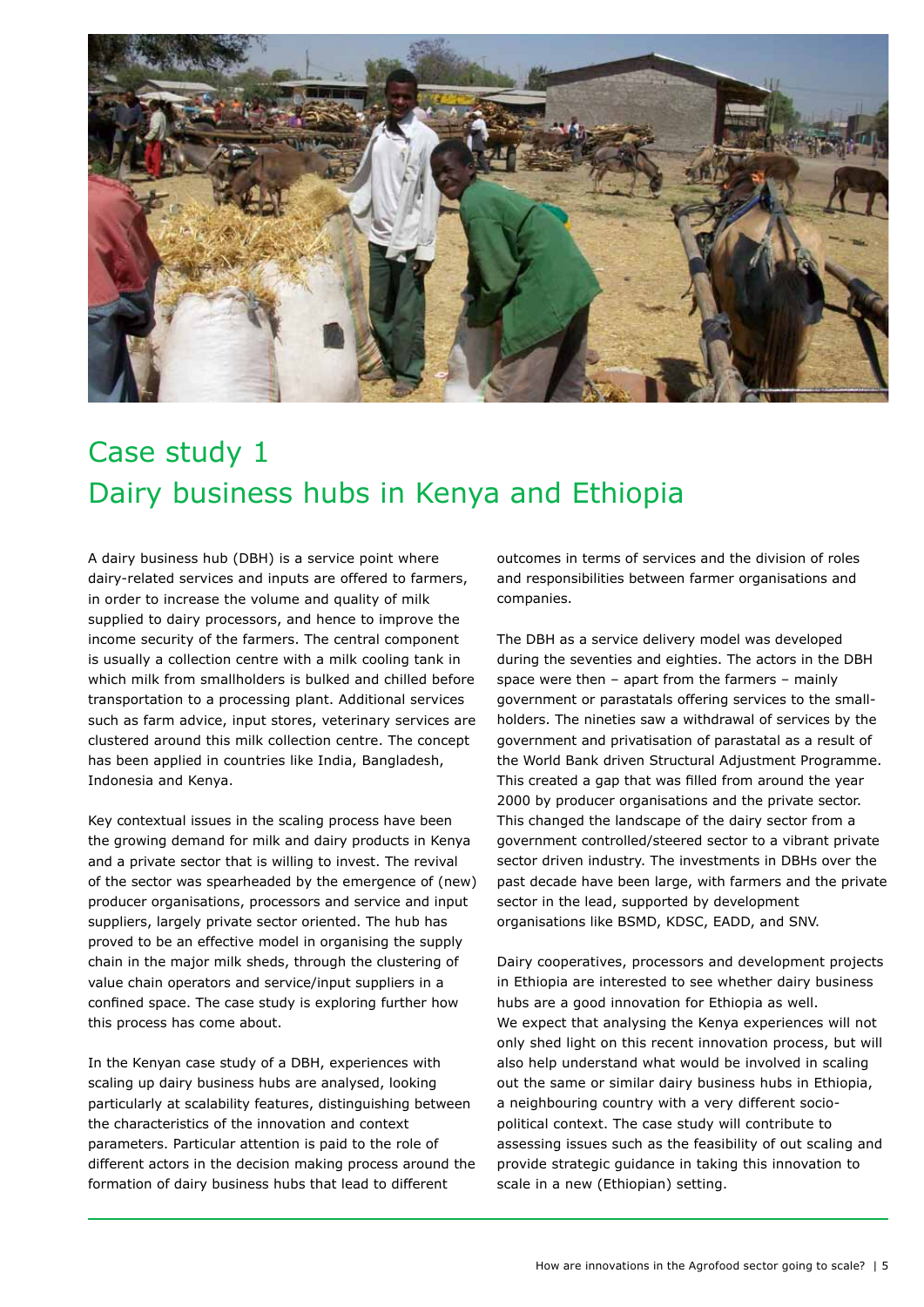# Case study 2 Integrated soil fertility management in Benin

Integrated soil fertility management (ISFM) is an approach that aims to enable farmers to maintain or increase agricultural production whilst reducing their financial risks and reversing soil fertility degradation. The approach has a long history of more than 20 years in Benin and the rest of sub-Saharan Africa. The innovation consists of combining mineral and organic fertilizers, building upon local agricultural practices and available resources while addressing specific farmers' constraints. ISFM implies a social learning process that brings together farmers, extension staff, researchers and agro-input suppliers to experiment and evaluate alternative soil fertility management technologies and to identify and develop initiatives for improved access to agricultural inputs and consumer markets. Research conducted in the framework of the EU funded research project Joint Learning about Innovation Systems in Agriculture shows that although many farmers use methods for soil and water conservation and integrated fertilization technologies either introduced by projects or not, integrated soil fertility management has not become an integral part of agricultural practices among smallholder farmers in Benin. International development organisations such as SNV Netherlands Development Organisation and the International Fertilizer Development Centre continue to promote ISFM in Benin. The challenge faced by these organisations is to get an understanding of why ISFM does not go to scale and ultimately what interventions will provide durability to ISFM.



The case study on ISFM in the innovation system and scaling (up) project takes up this challenge. The workings of past and on-going ISFM projects are being studied in three villages in Benin, situated in different agro-ecological zones. Other differentiating conditions in these three villages are land availability, population pressure and the urgency of soil fertility problems. In two of the three villages, ISFM projects applied a participatory technology development approach. In one village, successive projects used different research and development approaches, including a top-down 'one solution fits all' approach in which farmers have little or no voice. These projects are either funded by international development organisations or the Benin government and include research, NGOs and agricultural extension services. The project partners offer farmers resources to make ISFM work, often through intermediary producer organisations. These resources or so-called mechanisms include technical itineraries (e.g. crop rotation, fertilizer crops, shrubs and trees), on farm demonstration and experimentation, training, input supply and farmer-to-farmer sharing of experiences with ISFM practices. Project partners also often act as brokers for improved farmer's access to agricultural inputs (e.g. mineral fertilizers and seeds), credit and markets.

In order to gain a better understanding of how scaling processes evolve in practice, two different types of innovations are distinguished. Firstly, technical innovations that aim to improve or modify soil fertility management practices and to increase production of cash crops (e.g. cotton, yellow maize, soy). Secondly, organisational innovations that seek to strengthen farmers' organisations and their relationships with other value chain actors in collective marketing efforts. Exploratory field research in the three villages under study reveals that scaling of ISFM practices largely depends on whether the technical innovations generate farmer's income. Hence scaling of ISFM seems to be closely linked with market access issues such as improving the input supply and credit services, increasing the competitiveness of farmer's produce (larger volumes and high quality produce) and strengthening the market powers of farmers. The case study will investigate the level of flexibility of ISFM as promoted by projects in the selected villages, both in terms of the composition of the technological package and market access and value chain development. The results of the study are expected to give clues to development organisations, research and policy makers on how scaling of ISFM can be steered.